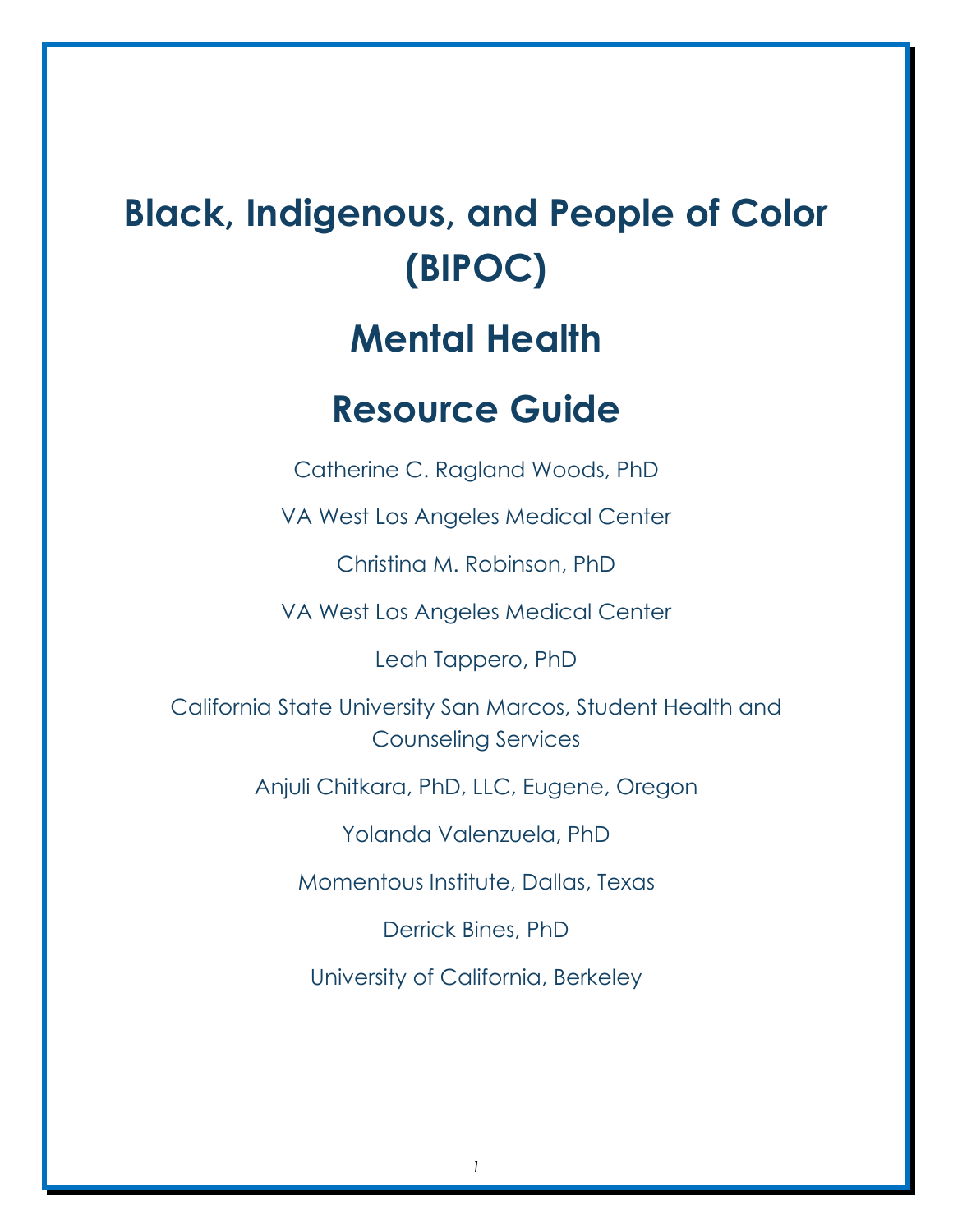**This guide was created with a focus on BlPOC mental health to be utilized by clinicians, patients/clients, and allies. This resource guide is comprehensive; however, not exhaustive. Our hope is that this resource guide will be shared and updated to better understand, treat, and hold space for BIPOC.**

### **Quick links:**

*[https://www.self.com/story/black-mental-health-resources:](https://www.self.com/story/black-mental-health-resources) 44 Mental Health Resources for Black People Trying to Survive in This Country*, by Zahra Barnes

[NAACP](https://www.naacp.org/) National Association for the Advancement of Color People

### **Apps**

[Insight Timer:](https://insighttimer.com/meditation-app) Smartphone app and online community for meditation; guided meditations, music and talks available for free and for-fee. (Teachers of Color is a favorite feature)

[Liberate Meditation:](https://liberatemeditation.com/) An app designed by tech entrepreneur Julio Rivera, specifically to support the meditation practices of people from BIPOC communities. Available from Apple's App Store and Google Play; compatible with iOS and Android; can be downloaded free of charge; free and for-fee guided meditations and dharma talks available.

[Talkspace:](https://www.talkspace.com/blog/talkspace-black-lives-matter/) is offering a free therapist-led support group in addition to offering substantial financial assistance for therapy in the Black community.

[The Safe Place App:](https://blackgirlnerds.com/minority-mental-health-app-the-safe-place/) is a Minority Mental Health app that educates and raises more awareness on Mental Illness in the Black Community

#### **Books**

*Biased: Uncovering the Hidden Prejudice That Shapes What We See, Think, and Do,* by Jennifer L. Eberhardt, PhD

*Black Families in Therapy: Understanding the African American Experience,* by Nancy Boyd-Franklin

*The Inner Work of Racial Justice: Healing Ourselves and Transforming our Communities Through Mindfulness,* by Rhonda V. Magee, Foreword by Jon Kabat-Zinn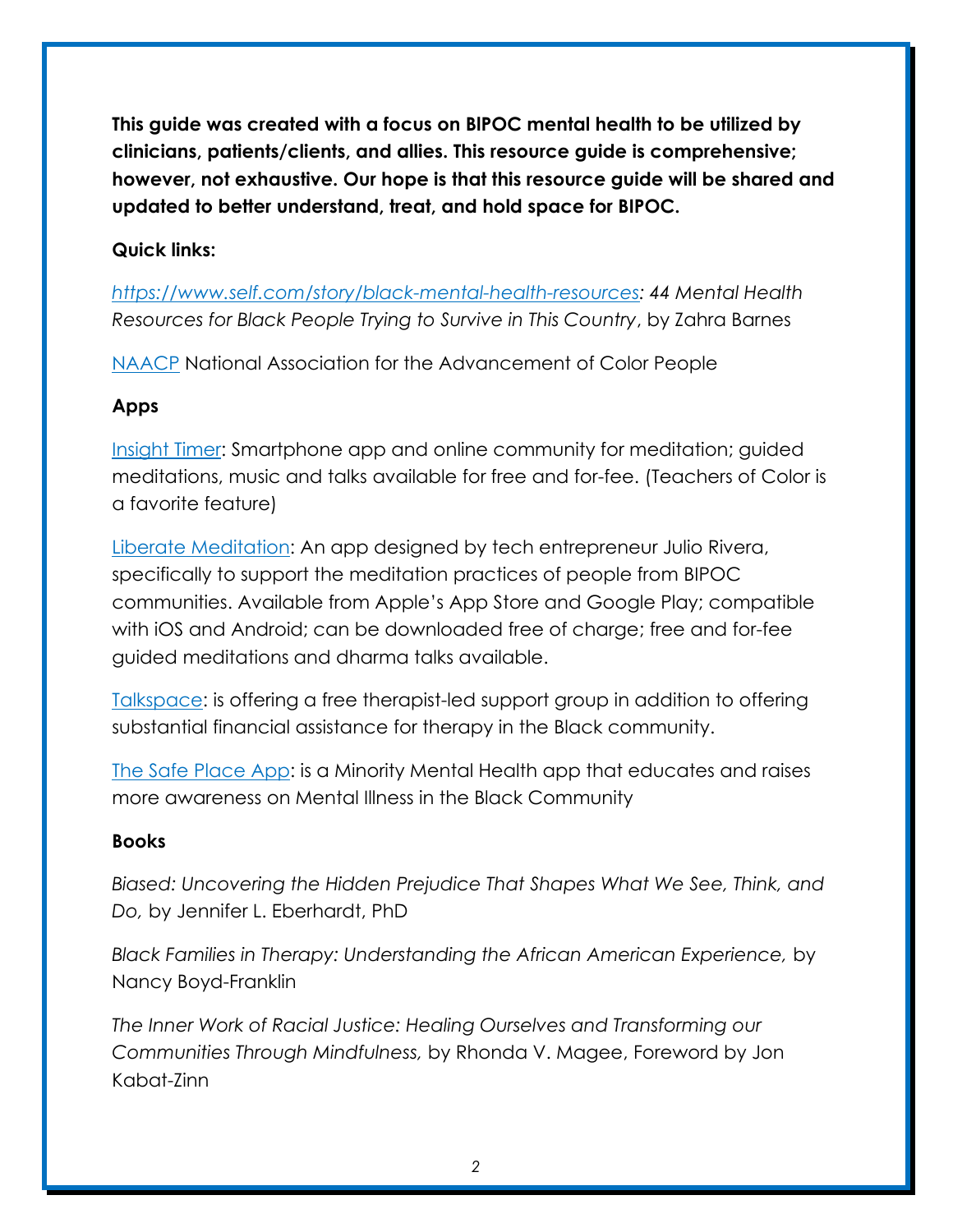*It's Time to Talk (and Listen): How to have Constructive Conversations about Race, Class, Sexuality, Ability, & Gender in a Polarized World*, by Anastasia S. Kim, PhD & Alicia Del Prado, PhD, Foreword by Kevin L. Nadal, PhD

*The Racial Healing Handbook: Practical Activities to Help You Challenge Privilege, Confront Systemic Racism, and Engage in Collective Healing (The Social Justice Series)*, by Anneliese A. Singh, PhD, LPC, Foreword by Tim Wise, Afterword by Derald Wing Sue, PhD

*My Grandmother's Hands: Racialized Trauma and the Pathway to Mending our Hearts and Bodies*, by Resmaa Menakem, MSW, LICSW, SEP

*Between the World and Me*, by Ta-Nehisi Coates

*Just Mercy: A Story of Justice and Redemption*, by Bryan Stevenson

*The New Jim Crow: Mass Incarceration in the Age of Colorblindness*, by Michelle Alexander

*I Am Enough*, by Grace Byers (Children's Bullies Issues Book)

*I Believe I Can*, by Grace Byers (Children's Book)

*Hair Like Mine*, by Latashia M. Perry (Children's Book)

*Skin Like Mine*, by Latashia M. Perry (Children's Book)

*Hair Love*, by Matthew A. Cherry

*When God Made You*, by Matthew Paul Turner (Children's Christian Family Fiction)

*Why Are All the Black Kids Sitting Together in the Cafeteria?*, by Beverly Daniel Tatum, PhD

*The Name Jar*, by Yangsook Choi

*The Grace of Silence: A Family Memoir*, by Michelle Norris

*March: Book One*, by John Lewis, Andrew Aydin, and Nate Powell

*March: Book Two*, by John Lewis, Andrew Aydin, and Nate Powell

*March: Book Three*, by John Lewis, Andrew Aydin, and Nate Powell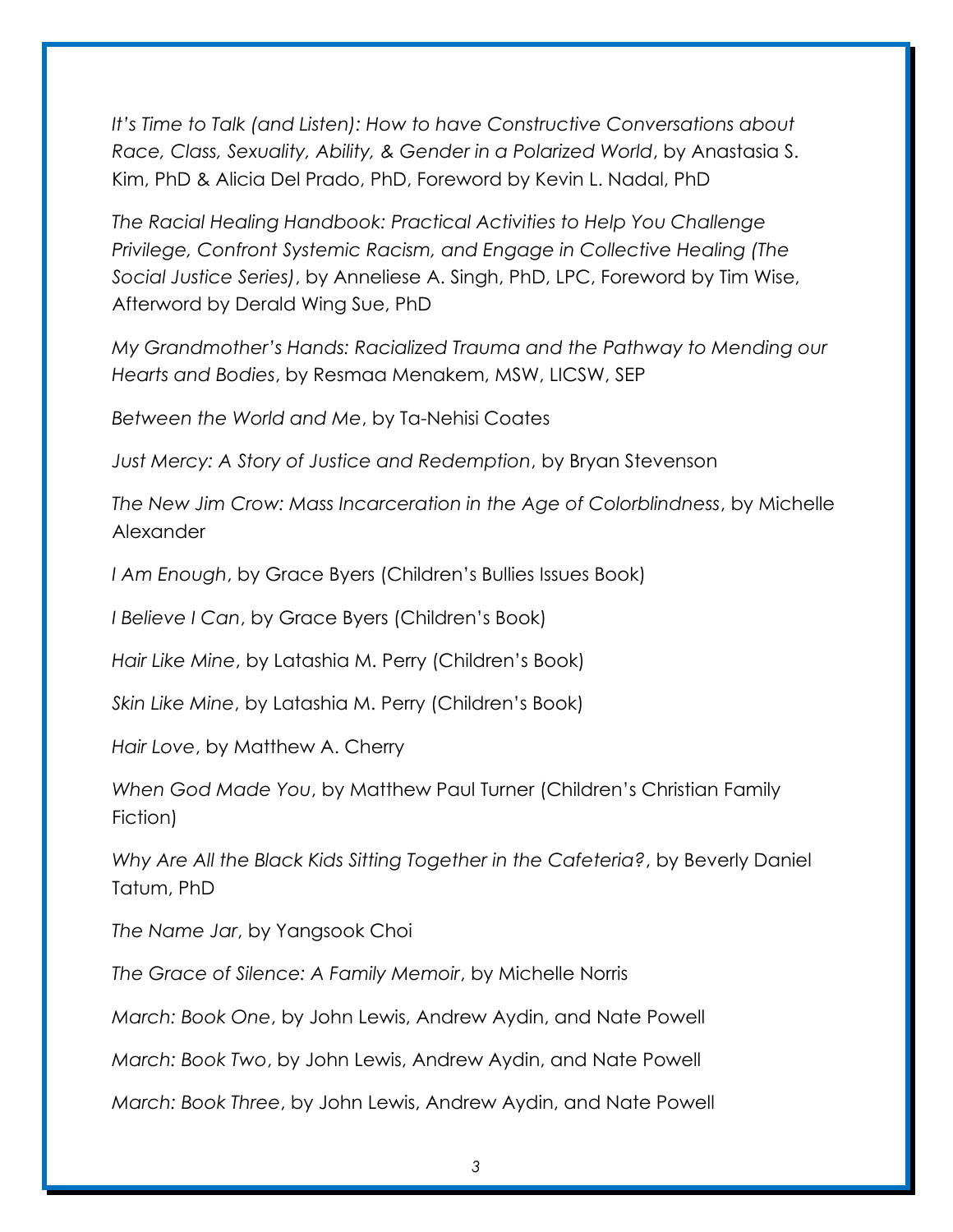*The Underground Railroad*, by Colson Whitehead

*The Hate U Give*, by Angie Thomas (Young Adult)

*Sing, Unburied, Sing: A Novel*, by Jesmyn Ward

*Thick: And other Essays*, by Tressie McMillan Cotton

*Pedagogy of the Oppressed*, by Paulo Freire

A*ll Our Relations: Finding the Path Forward*, by Tanya Talaga

*Seven Fallen Feathers: Racism, Death, and Hard Truths in a Northern City*, by Tanya Talaga

*Healing the Soul Wound: Trauma-Informed Counseling for Indigenous Communities*, by Eduardo Duran (Tiospaye Ta Woapiye Wicasa), Foreword by Allen E. Ivey

*Our Time is Now: Power, Purpose, and the Fight for a Fair America*, by Stacey Abrams

#### **Podcasts**

[Therapy for Black Girls:](https://therapyforblackgirls.com/podcast/) Podcast founded and created by Joy Haven Bradford, PhD, "…a weekly chat about all things mental health, personal development, and all the small decisions we can make to become the best possible versions of ourselves."

[Balanced Black Girl:](https://podcasts.apple.com/us/podcast/balanced-black-girl/id1438982040) Hosted by Lestraundra Alfred, offering advice by Black women wellness experts

[Let's Talk Bruh:](https://letstalkbruh.libsyn.com/) Podcast on Black Masculinity.

[Black Mental Health Podcast:](https://blackmentalhealthpodcast.libsyn.com/) "…dedicated to understanding and unraveling the mental issues in the African American community."

[Truth's Table:](https://www.truthstable.com/podcast) Hosted by self-identified Black Christian women, providing unique perspectives on race, politics, gender, current events, and pop culture through the lens of their Christian faith.

[H.E.R Space:](https://herspacepodcast.com/) Hosted by Dominique Broussard and Terri Lomax; uplifting conversations for Black women.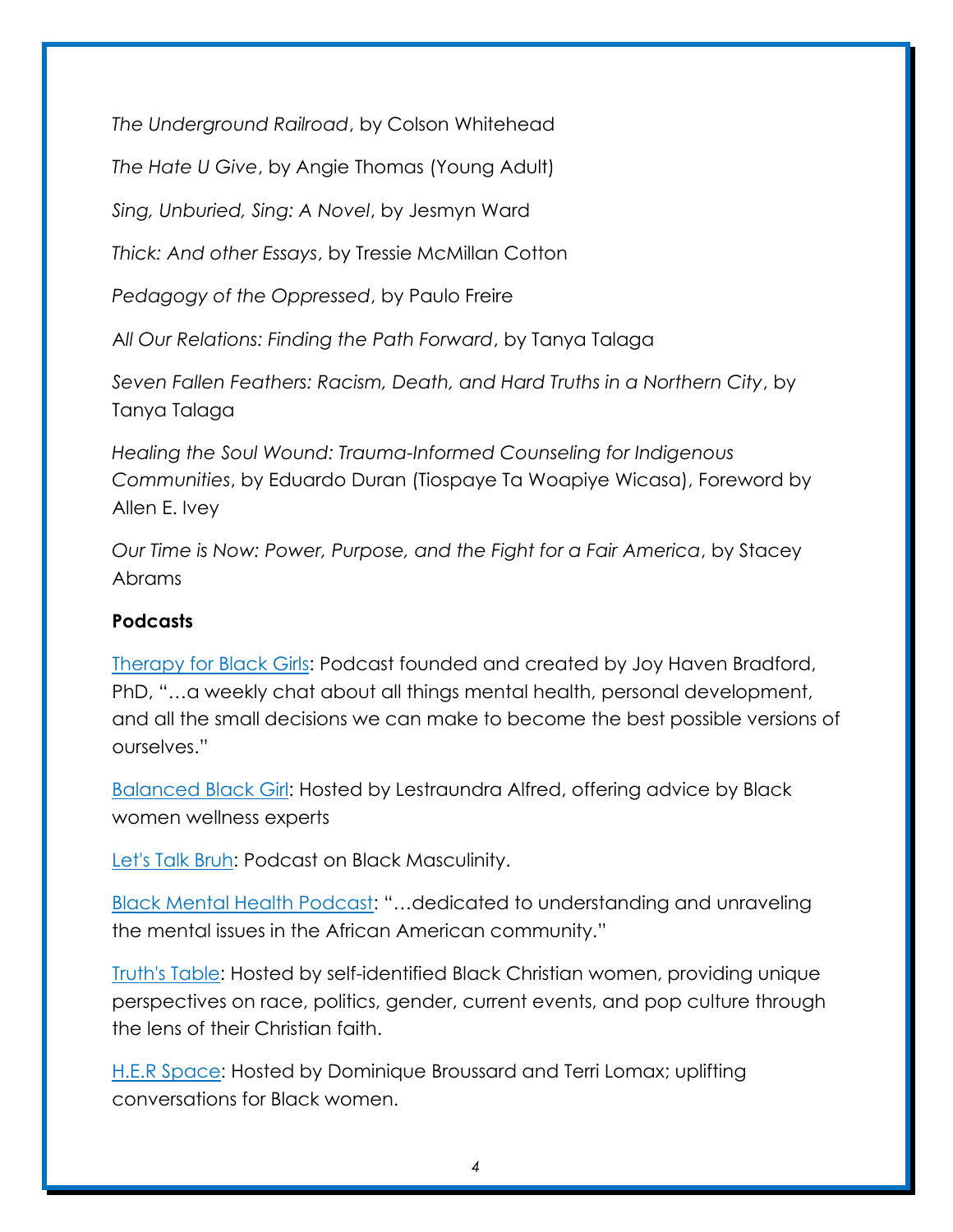[Black Girls Heal:](https://podcasts.apple.com/us/podcast/black-girls-heal/id1448286071) Hosted by Shena Tubbs, "helps women break out of cycles of unhealthy relationships with unavailable partners and feeling not enough by combining coaching, therapeutic support, and practical tools."

[Black Girl in Om:](https://podcasts.apple.com/us/podcast/black-girl-in-om/id1117951237) Founded and hosted by Lauren Ash; conversations focusing on wellness, self-care, and self-love for women of color.

[Naming It:](http://www.namingitpodcast.com/) Hosted by Bay Area psychologists, Dr. Bedford Palmer II and LaMisha Hill, exploring pop-culture, current events, and their impact on our lives.

[All My Relations:](https://www.allmyrelationspodcast.com/) Hosted by Matika Wilbur & Adrienne Keene, EdD, conversations centered on Native American peoples to "explore our relationships-relationships to land, to our creatural relatives, and to one another."

[Mental Health Minute: Session Notes:](https://podcasts.apple.com/us/podcast/our-mental-health-minute-session-notes/id1493833007) In-depth conversations on a wide range of mental health topics.

[La Cura:](https://podcasts.apple.com/us/podcast/la-cura/id1454543749) Podcast focusing on Latinx healing and wellbeing.

[Latina Theory:](https://podcasts.apple.com/us/podcast/latina-theory/id1332250553) Hosted by Midwest Latinxs Maria Isa and Jessica Lopez Lyman, covering a wide range of topics from "current events, race, and gender to edutainment, chisme y musica, all in one Spanglish podcast."

[Latinx Mental Health Podcast:](https://www.latinxmhpodcast.com/episodes.html) Conversations around experiences in the intersections of mental health and Latinx identity.

#### **Websites**

[The BIPOC Project:](https://www.thebipocproject.org/) A Black, Indigenous, & People of Color Movement.

[BEAM: Black Emotional and Mental Health Collective:](https://www.beam.community/) Organization of advocates from diverse professions (Yoga, Psychology, religious leaders, teachers) which aims to reduce barriers to Black healing. Resources include a therapy directory, online toolkits, and education on "Social Justice Informed Mental Health Literacy."

[Black Mental Health Alliance:](https://www.blackmentalhealth.com/) Organization that develops and promotes educational activities, trainings, and referral services to improve the health and well-being of Black people and other vulnerable communities. Resources for clinicians as well as a therapist directory. Direct patient and family services mainly available in Baltimore area.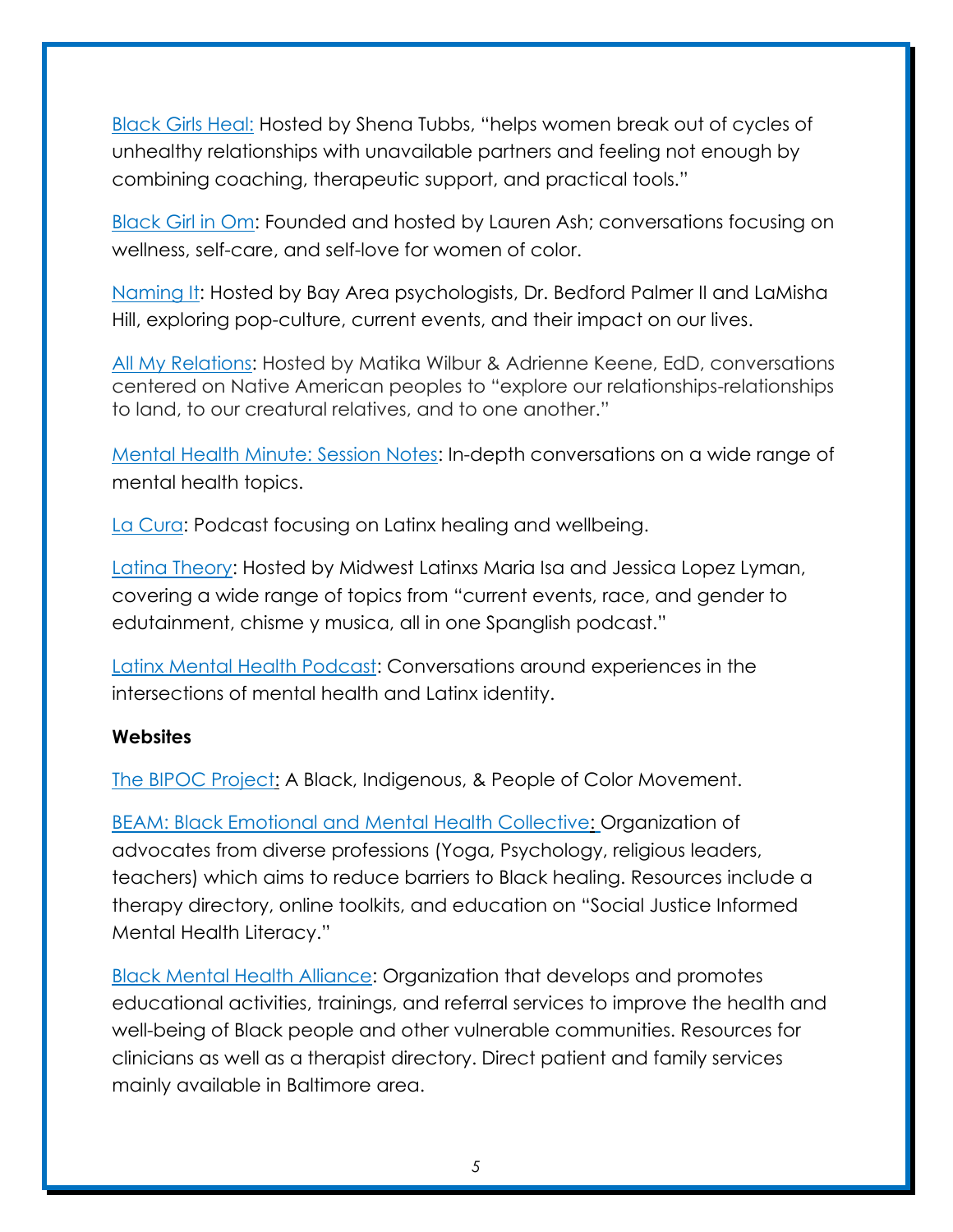[Black Mental Wellness:](https://www.blackmentalwellness.com/) Provides access to evidence-based information and resources about mental health and behavioral health topics from a Black perspective, as well as training opportunities for students and professionals.

[Therapy for Black Men:](https://therapyforblackmen.org/) Directory resource providing men of color access to multiculturally competent therapists.

[Therapy for Black Girls:](https://therapyforblackgirls.com/) Online space dedicated to encouraging the mental wellness of Black women and girls. Offers listing of mental health professionals across the country who provide high quality, culturally competent services to Black women and girls, an informational podcast and an online support community.

[Ourselves Black:](http://www.ourselvesblack.com/) Provides information on promoting mental health and developing positive coping mechanisms through a podcast, online magazine and online discussion groups.

[The Loveland Foundation:](https://thelovelandfoundation.org/) Organization established by Rachel Cargle, offering resources, funding, residency programs, and access to healing and empowering spaces with a particular emphasis for Black women and girls.

[The Steve Fund:](https://www.stevefund.org/) Organization focused on supporting the mental health and emotional well-being of young people of color.

[Activist Trauma Support:](https://www.activist-trauma.net/) Online and archived website providing information on mental health support for those involved in activism.

[The Boris Lawrence Henson](https://borislhensonfoundation.org/) Foundation: Organization working to end the stigma of mental health within the Black community.

[Color of Change](https://colorofchange.org/about/): Nation's largest online racial justice organization.

[Blacks in Government:](http://bignet.org/index.php/home) Blacks in Government National organization aimed at promoting "EQUITY in all aspects of American life, EXCELLENCE in public service, and OPPORTUNITY for all Americans."

#### **Therapist Directories**

[AfricanAmericanTherapists.com](http://africanamericantherapists.com/african-american-therapists-directory/)

<https://therapyforblackmen.org/>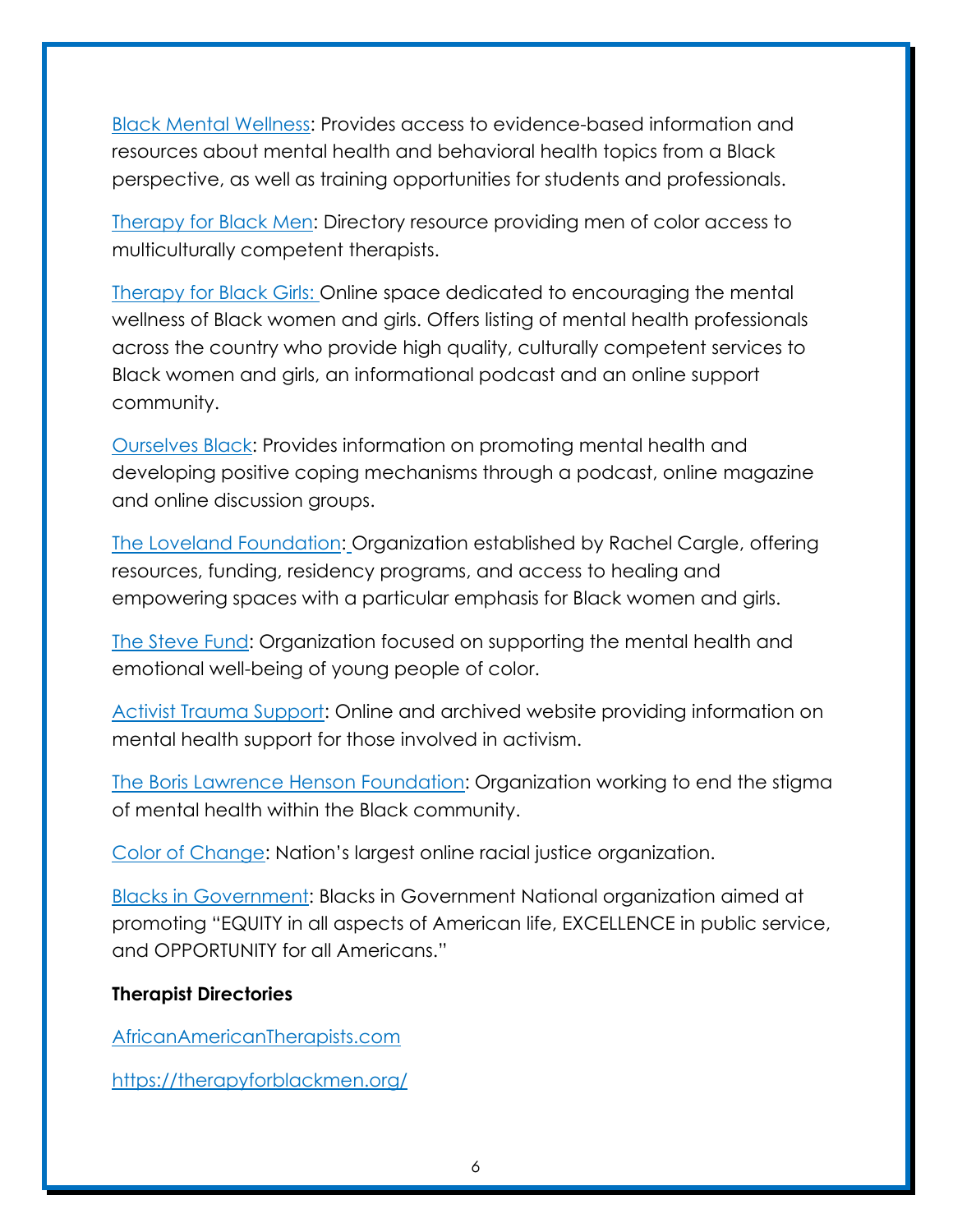<https://www.inclusivetherapists.com/>

[LGBTQ Psychotherapists of Color Directory](https://www.lgbtqpsychotherapistsofcolor.com/)

[National Queer and Trans Therapists of Color Network](https://www.nqttcn.com/directory)

<https://www.ayanatherapy.com/> (online therapists)

[Open Path Collective](https://openpathcollective.org/) (sort by ethnic specialty, lower rates \$30-\$60 per session)

[Therapy for Queer People of Color](https://therapyforqpoc.com/qpoc-therapist-directory-1#!directory)

[U.S. Dept of Health & Human Svcs Office of Minority Health](https://www.minorityhealth.hhs.gov/omh/browse.aspx?lvl=3&lvlid=14)

[Native American Communities & Mental Health](https://www.mhanational.org/issues/native-american-communities-and-mental-health)

[Psychology Today Directory of African American Therapists](https://www.psychologytoday.com/us/therapists/african-american)

[Union of Pan Asian Communities \(UPAC\): Uniting People Across Cultures](http://www.upacsd.com/)

**[Innopsych](https://www.innopsych.com/findatherapist)** 

NAMI: [https://www.nami.org/Support-Education/Diverse-Communities/African-](https://www.nami.org/Support-Education/Diverse-Communities/African-American-Mental-Health)[American-Mental-Health](https://www.nami.org/Support-Education/Diverse-Communities/African-American-Mental-Health)

ADAA:<https://adaa.org/african-americans>

APA: <https://www.apa.org/news/press/releases/2020/05/racism-pandemic>

# **Therapist Organizations**

The Association [of Black Psychologists](http://www.abpsi.org/)

[National Latinx Psychological Association](https://www.nlpa.ws/)

[Asian American Psychological Association \(AAPA\)](https://aapaonline.org/)

[Division on Filipinx Americans AAPA](https://aapaonline.org/divisions/division-on-filipinx-americans/)

# **Psychiatrists' Resources**

<https://blackmentalhealth.com/black-psychiatrists/>

<https://www.psychologytoday.com/us/psychiatrists/african-american>

[7 Cups](https://www.7cups.com/) (free 24/7 chat, low cost online therapy \$150 per month)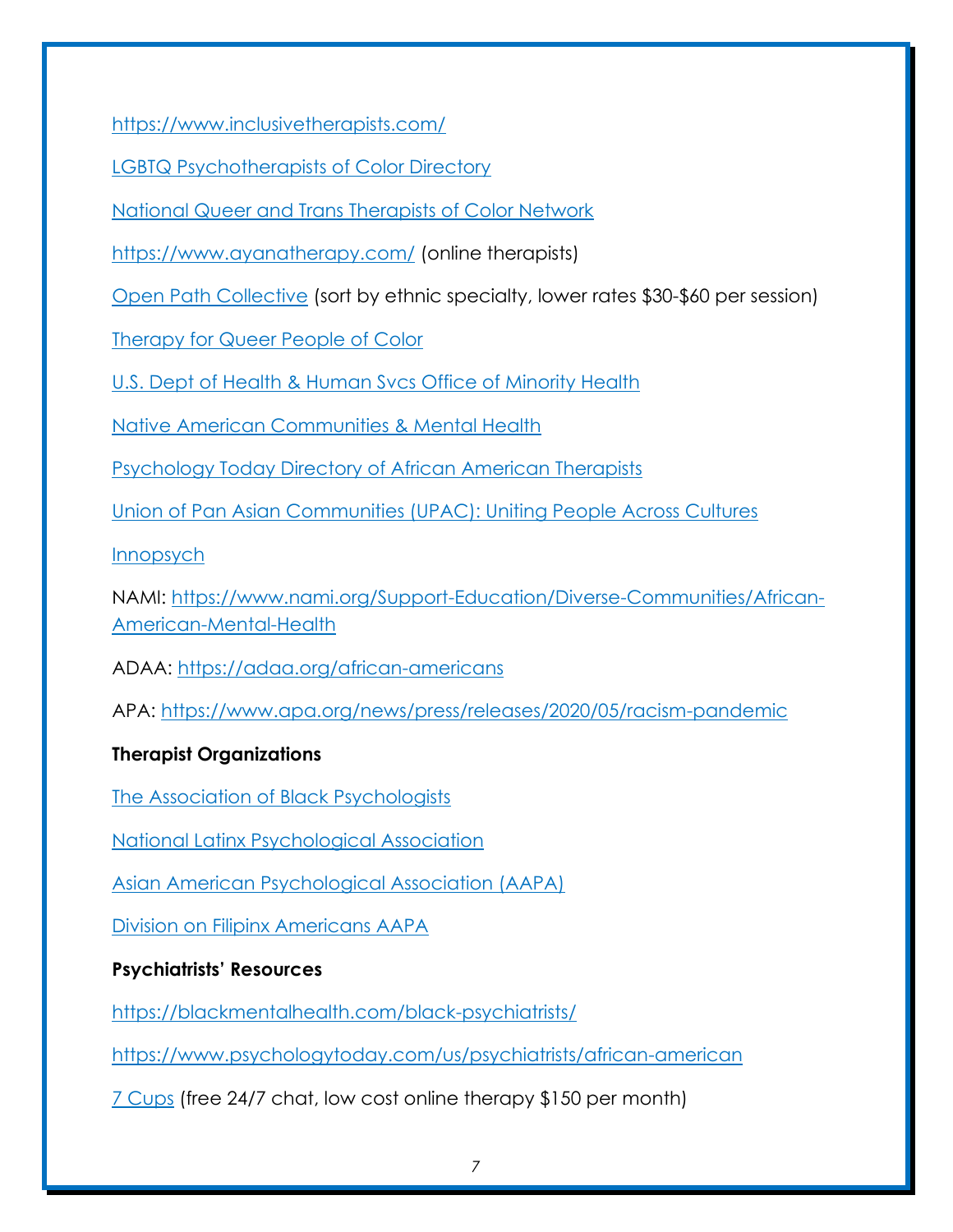#### **Articles and Blog Posts**

[Article](https://www.verywellhealth.com/coping-with-anticipatory-grief-2248856) on coping with anticipatory grief

[Article](https://cardinalatwork.stanford.edu/faculty-staff-help-center/resources/work-related/coping-traumatic-stress) on coping with traumatic stress

[Article](https://medium.com/racial-battle-fatigue/racial-battle-fatigue-what-is-it-and-what-are-the-symptoms-84f79f49ee1e) on Racial Battle Fatigue

[Quick Link](https://www.uml.edu/student-services/Multicultural/Resources/race-mental-health/indigenous.aspx) Indigenous Identity & Mental Health

The Psychology of Radical Healing (And other works by The Psychology of Radical Healing Collective) [https://www.psychologytoday.com/us/blog/healing-through-social](https://www.psychologytoday.com/us/blog/healing-through-social-justice/201903/the-psychology-radical-healing)justice/201903/the-psychology-radical-healina

Native Appropriations - Blog Maintained by Adrienne Keene, EdD <http://nativeappropriations.com/>

[https://adaa.org/learn-from-us/from-the-experts/blog-posts/consumer/be](https://adaa.org/learn-from-us/from-the-experts/blog-posts/consumer/be-female-anxious-and-black)[female-anxious-and-black](https://adaa.org/learn-from-us/from-the-experts/blog-posts/consumer/be-female-anxious-and-black)

<https://www.self.com/story/black-mental-health-resources>

#### **Self-Care**

[https://medium.com/@SolidarityWOC/filling-our-cups-4-ways-people-of-color](https://medium.com/@SolidarityWOC/filling-our-cups-4-ways-people-of-color-can-foster-mental-health-and-practice-restorative-healing-64e5e7584127)[can-foster-mental-health-and-practice-restorative-healing-64e5e7584127](https://medium.com/@SolidarityWOC/filling-our-cups-4-ways-people-of-color-can-foster-mental-health-and-practice-restorative-healing-64e5e7584127)

Responding to current events: <https://hashtagprotectyourenergy.weebly.com/>

Mental Health and Self-care Resources: [https://docs.google.com/spreadsheets/d/1li8FRUNFoVuJ2-](https://docs.google.com/spreadsheets/d/1li8FRUNFoVuJ2-UtSw3gyxLTM4ObcXD-W1R-X0EQCUU/edit#gid=0) [UtSw3gyxLTM4ObcXD-W1R-X0EQCUU/edit#gid=0](https://docs.google.com/spreadsheets/d/1li8FRUNFoVuJ2-UtSw3gyxLTM4ObcXD-W1R-X0EQCUU/edit#gid=0)

#### **24-Hour Hotlines**

*[National Suicide Prevention Hotline: 1](https://suicidepreventionlifeline.org/)-800-273-8255 [GLBT National Hotline:](http://www.glbthotline.org/national-hotline.html) 888-843-4564 [The California Peer-Run Warm Line: 1](https://www.mentalhealthsf.org/)-855-845-7415 [Trevor Project: 8](http://www.thetrevorproject.org/)66 488 7386 or text TREVOR to 1 (202) 304 1200 [Trans Lifeline:](https://www.translifeline.org/) 877-565-8860*